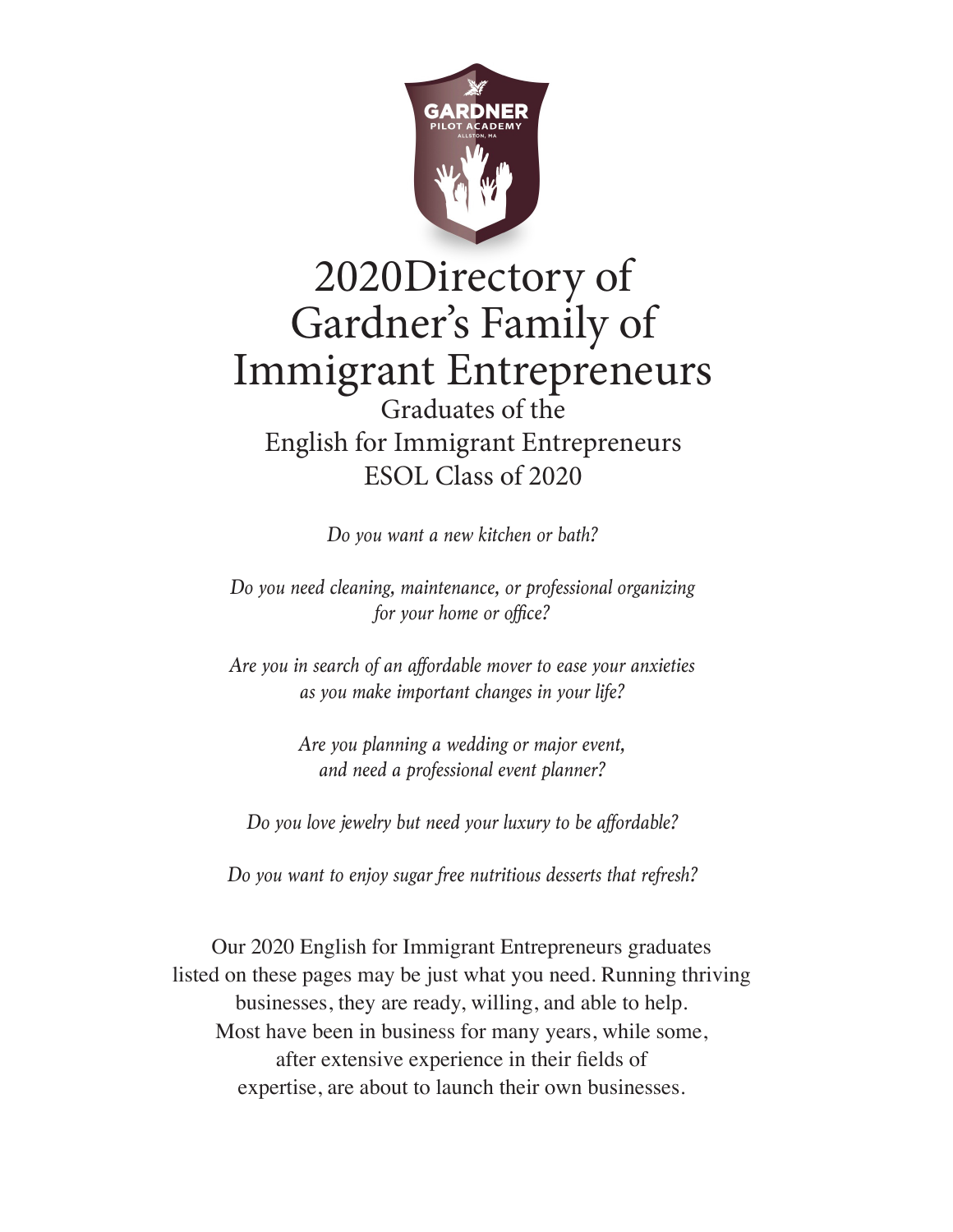

Our team can tackle the most complicated job. We work with builders, architects, and contractors to create one-of-a-kind environments for homes and commercial spaces. We bring over 15 years of experience and the latest equipment to every job. Call today for a free estimate and go online *valspaintingservicesinc.com* to see our outstanding work.

> **You can contact me by email at Valspainting1@gmail.com** *valspaintingservicesinc.com*

# **Party Fitness**



Certified fitness instructor licensed in Zumba® & Zumba Specialties: Gold, Toning, Step, Kids and Aquazumba. Pilates, Yoga, KAY(Kidding Around Yoga) for Kids. MOSSA Power Group. Barre Ballet. Experienced training older adults. *We celebrate fitness party style that's guaranteed to make you healthy and smiling.*

**617-955-1508**

# Gloria Pinheiro  $\Box$  Geraldo Alvim **Nice & Neat Cleaning Service**



Over a decade of experience cleaning and organizing your home or office.



*You deserve the best! When you come home to relax and rest you should feel as though you are entering your personal sanctuary.*

**Call Gloria for a free estimate 617-435-1635**

**FREST Cleaning & Maintenance**



No handyman job is too small for us. Whether it's your office or your home, we can keep your place running smoothly. *We anticipate what you need before it's too late!*



**Call for a free consultation 617-233-3922 geraldo2006@comcast.net**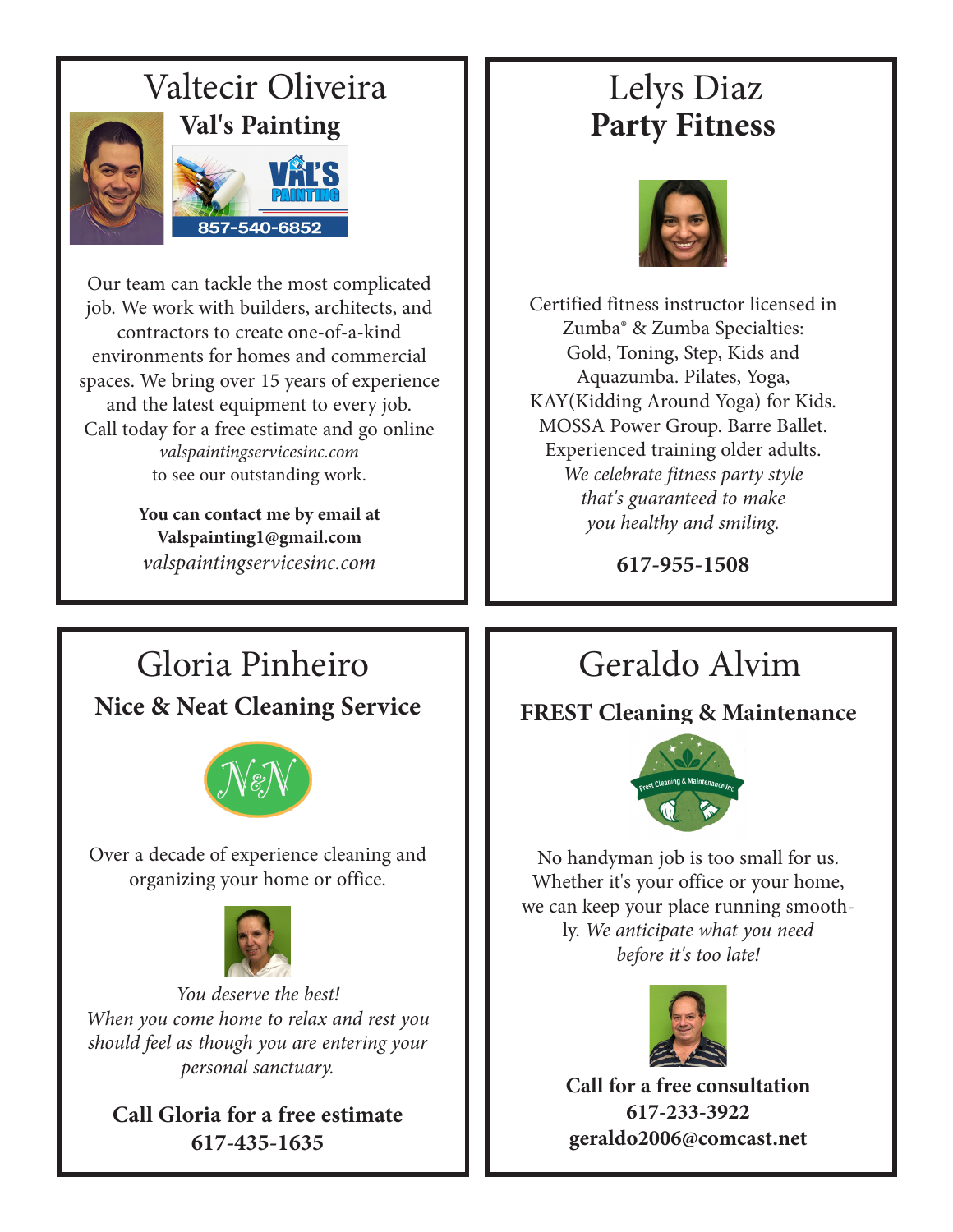# Adriane Machado  $\blacksquare$  Yeral Leal

### **Machado Cleaning**



With over 11 years of experience, our team of cleaners offers you services

for your home or office. You can find us on Angies List or contact us directly by phone, email, or from our business Facebook page: *facebook.com/pages/ MachadosCleaning/1535767396726108*

Call us today for a free estimate on weekly, bi-weekly, or monthly services

**machadocleaning@gmail.com 617-869-1339**

**Primerica Insurance Agent and Financial Planner**



*If you need help with your financial goals, don't hesitate to reach out to me.* **Satellite Office to open in the fall of 2021**



**For more information and to join Yeral's mailing list you can reach him at yeral50@gmail.com or 857-350-6931**

# Alexis Tejeda

### **Tejeda Advantage Construction**



*Why not give your kitchen or bath a brand new look without major renovation?* 



With over six years of construction and maintenance experience, Alexis will be establishing *Tejeda Advantage* 

*Construction* in 2022. In the meantime, he is available for light construction jobs and will happily give you an estimate.

### **617-596-1320 altejeda.at@gmail.com**

# **Blanca's Cleaning** Blanca Medina



We will clean your home or office from floor to ceiling with the best organic, non toxic products. We tailor our cleaning routines based on customer needs: weekly, bi-weekly, monthly.

Call us today for a free estimate and for our analysis of what maintenance routines your home or office will require.

**blancamedina90@gmail.com 617-206-0413**